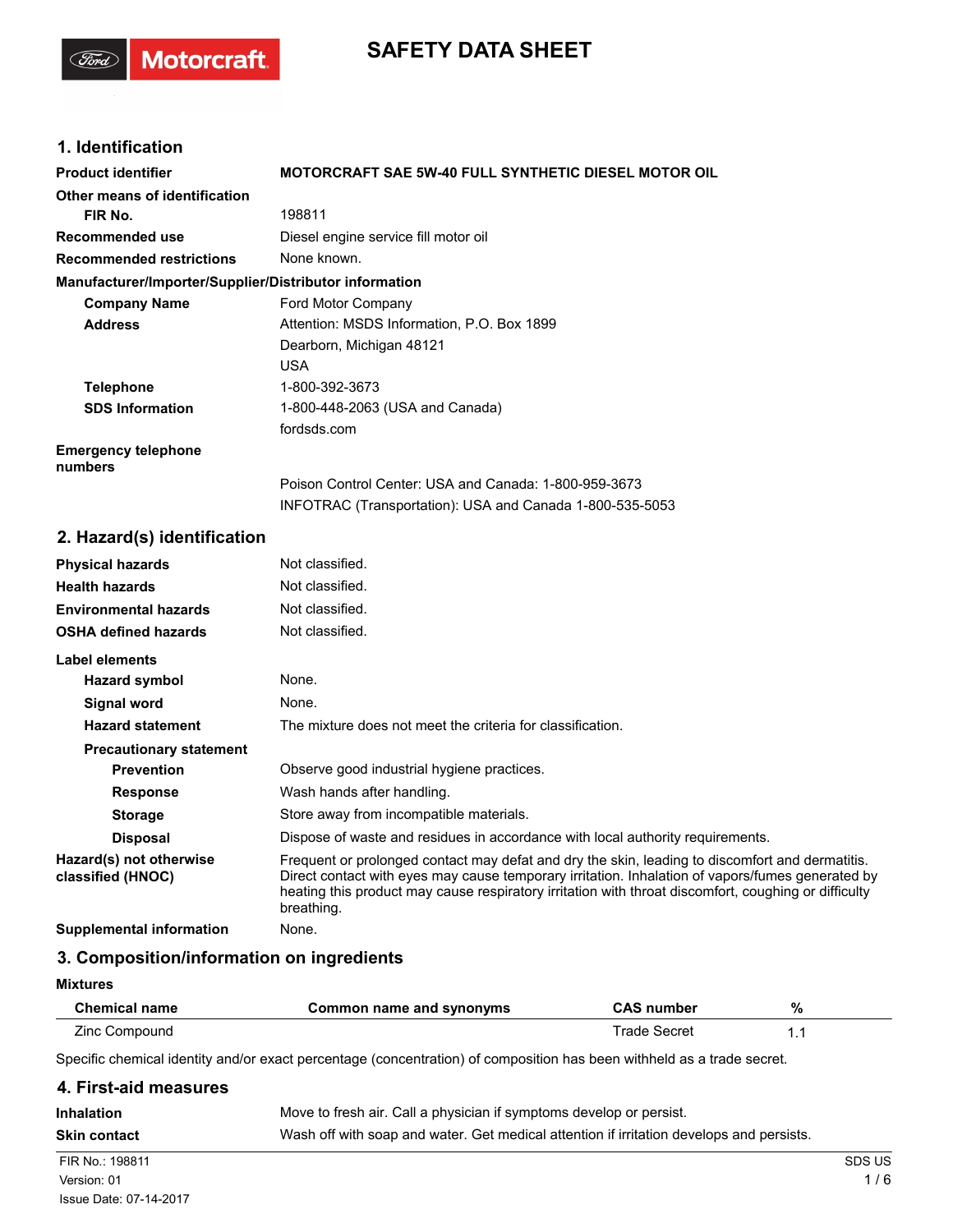| Eye contact                                                                  | Rinse with water. Get medical attention if irritation develops and persists.                                                                                              |
|------------------------------------------------------------------------------|---------------------------------------------------------------------------------------------------------------------------------------------------------------------------|
| Ingestion                                                                    | Rinse mouth. Get medical attention if symptoms occur.                                                                                                                     |
| <b>Most important</b><br>symptoms/effects, acute and<br>delayed              | Direct contact with eyes may cause temporary irritation.                                                                                                                  |
| Indication of immediate<br>medical attention and special<br>treatment needed | Treat symptomatically.                                                                                                                                                    |
| <b>General information</b>                                                   | Ensure that medical personnel are aware of the material(s) involved, and take precautions to<br>protect themselves.                                                       |
| 5. Fire-fighting measures                                                    |                                                                                                                                                                           |
| Suitable extinguishing media                                                 | Water fog. Foam. Dry chemical powder. Carbon dioxide (CO2).                                                                                                               |
| Unsuitable extinguishing<br>media                                            | Do not use water jet as an extinguisher, as this will spread the fire.                                                                                                    |
| Specific hazards arising from<br>the chemical                                | During fire, gases hazardous to health may be formed. Upon decomposition, this product emits<br>carbon monoxide, carbon dioxide and/or low molecular weight hydrocarbons. |
| Special protective equipment                                                 | Self-contained breathing apparatus and full protective clothing must be worn in case of fire.                                                                             |

**Specific methods** Use standard firefighting procedures and consider the hazards of other involved materials.

waterways, sewer, basements or confined areas.

recovery, flush area with water.

remove residual contamination.

personnel away. For personal protection, see section 8 of the SDS.

Avoid inhalation of vapors or mists. Avoid contact with eyes, skin, and clothing. Keep unnecessary

Large Spills: Stop the flow of material, if this is without risk. Dike the spilled material, where this is possible. Absorb in vermiculite, dry sand or earth and place into containers. Following product

Never return spills to original containers for re-use. For waste disposal, see section 13 of the SDS.

The product is immiscible with water and will spread on the water surface. Prevent entry into

Small Spills: Wipe up with absorbent material (e.g. cloth, fleece). Clean surface thoroughly to

**Fire fighting** Move containers from fire area if you can do so without risk.

General fire hazards **No unusual fire or explosion hazards noted.** 

**Environmental precautions** Avoid discharge into drains, water courses or onto the ground. **7. Handling and storage**

**and precautions for firefighters**

**6. Accidental release measures**

**equipment/instructions**

**Personal precautions, protective equipment and emergency procedures**

**Methods and materials for containment and cleaning up**

Avoid breathing mist or vapor. Avoid contact with eyes, skin, and clothing. Avoid prolonged exposure. Observe good industrial hygiene practices. For personal protection, see section 8 of the SDS. **Precautions for safe handling** Store in original tightly closed container. Store away from incompatible materials (see Section 10 of the SDS). **Conditions for safe storage, including any incompatibilities**

#### **8. Exposure controls/personal protection**

| <b>Occupational exposure limits</b><br>Not applicable.                |                                                                                                                                                                                                                                                                                                                                            |
|-----------------------------------------------------------------------|--------------------------------------------------------------------------------------------------------------------------------------------------------------------------------------------------------------------------------------------------------------------------------------------------------------------------------------------|
| <b>Biological limit values</b>                                        | No biological exposure limits noted for the ingredient(s).                                                                                                                                                                                                                                                                                 |
| Appropriate engineering<br>controls                                   | Use adequate ventilation to control airborne concentrations below the exposure limits/quidelines. If<br>user operations generate a vapor, dust and/or mist, use process enclosure, appropriate local<br>exhaust ventilation, or other engineering controls to control airborne levels below the<br>recommended exposure limits/quidelines. |
| Individual protection measures, such as personal protective equipment |                                                                                                                                                                                                                                                                                                                                            |

**Eye/face protection** Wear safety glasses with side shields (or goggles).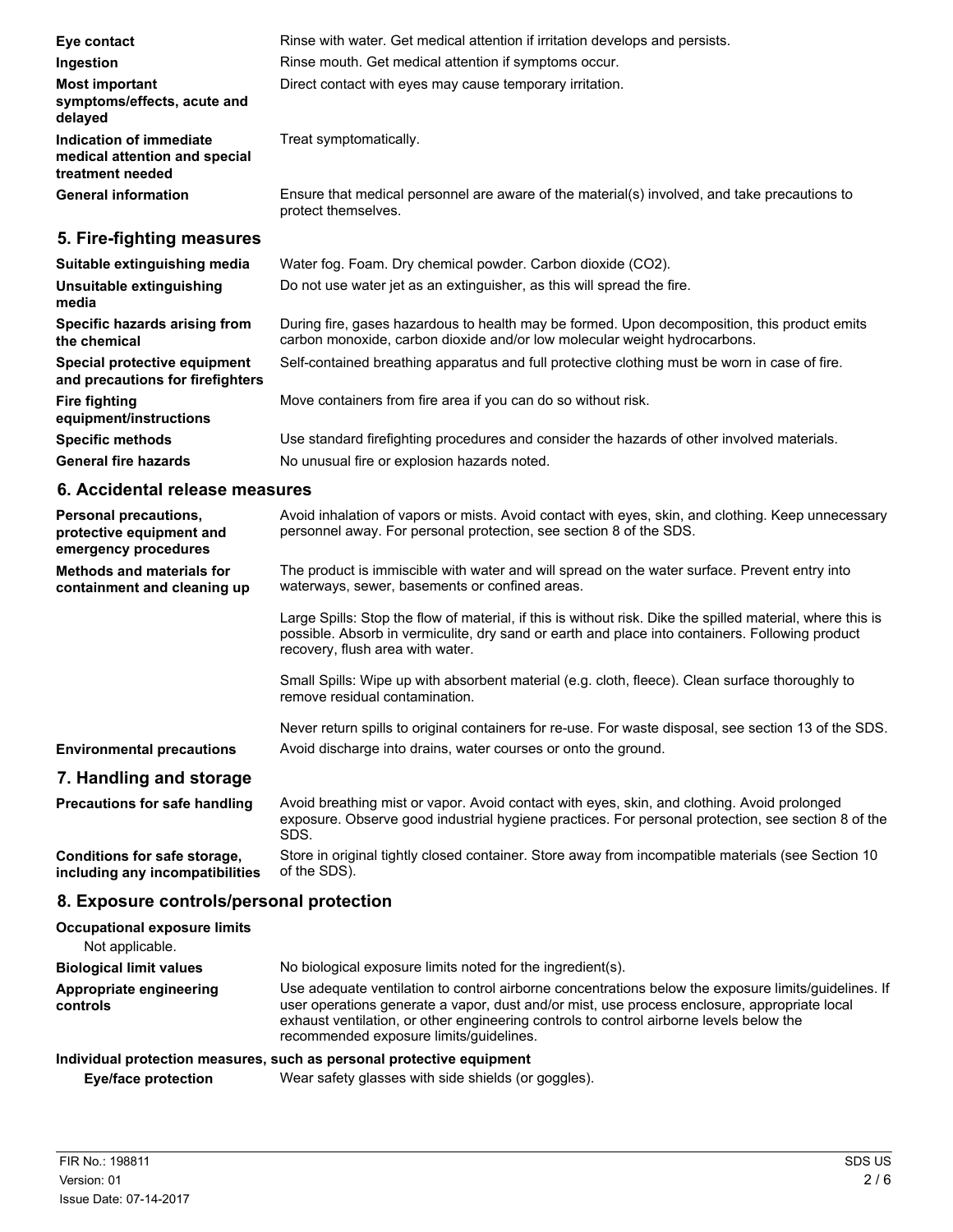| <b>Skin protection</b>                   |                                                                                                                                                                                                                                                                                                                                                          |
|------------------------------------------|----------------------------------------------------------------------------------------------------------------------------------------------------------------------------------------------------------------------------------------------------------------------------------------------------------------------------------------------------------|
| <b>Hand protection</b>                   | Suitable chemical protective gloves should be worn when the potential exists for skin exposure.<br>The choice of an appropriate glove does not only depend on its material but also on other quality<br>features and is different from one producer to the other. Nitrile gloves are recommended.                                                        |
| Other                                    | Wear appropriate chemical resistant clothing if applicable.                                                                                                                                                                                                                                                                                              |
| <b>Respiratory protection</b>            | If engineering controls do not maintain airborne concentrations to a level which is adequate to<br>protect worker health, an approved respirator must be worn. Respirator selection, use and<br>maintenance should be in accordance with the requirements of OSHA Respiratory Protection<br>Standard 29 CFR 1910.134 and/or Canadian Standard CSA Z94.4. |
| <b>Thermal hazards</b>                   | Wear appropriate thermal protective clothing, when necessary.                                                                                                                                                                                                                                                                                            |
| <b>General hygiene</b><br>considerations | Always observe good personal hygiene measures, such as washing after handling the material<br>and before eating, drinking, and/or smoking. Routinely wash work clothing and protective<br>equipment to remove contaminants.                                                                                                                              |

## **9. Physical and chemical properties**

| Appearance                                        |                                                                                               |
|---------------------------------------------------|-----------------------------------------------------------------------------------------------|
| <b>Physical state</b>                             | Liquid.                                                                                       |
| Form                                              | Liquid.                                                                                       |
| Color                                             | Amber.                                                                                        |
| Odor                                              | Aliphatic.                                                                                    |
| <b>Odor threshold</b>                             | Not available.                                                                                |
| рH                                                | Not available.                                                                                |
| Melting point/freezing point                      | Not available.                                                                                |
| Initial boiling point and boiling<br>range        | Not available.                                                                                |
| <b>Flash point</b>                                | 410.0 °F (210.0 °C) Pensky-Martens Closed Cup                                                 |
| <b>Evaporation rate</b>                           | Not available.                                                                                |
| Flammability (solid, gas)                         | Not applicable.                                                                               |
| Upper/lower flammability or explosive limits      |                                                                                               |
| <b>Flammability limit - lower</b><br>$(\%)$       | Not available.                                                                                |
| <b>Flammability limit - upper</b><br>(%)          | Not available.                                                                                |
| Explosive limit - lower (%)                       | Not available.                                                                                |
| Explosive limit - upper (%)                       | Not available.                                                                                |
| Vapor pressure                                    | < 1 kPa @ 20° C                                                                               |
| <b>Vapor density</b>                              | $> 1$ (AIR=1)                                                                                 |
| <b>Relative density</b>                           | 0.848                                                                                         |
| <b>Relative density temperature</b>               | 60 °F (15.56 °C)                                                                              |
| Solubility(ies)                                   |                                                                                               |
| Solubility (water)                                | Negligible                                                                                    |
| <b>Partition coefficient</b><br>(n-octanol/water) | Not available.                                                                                |
| <b>Auto-ignition temperature</b>                  | Not available.                                                                                |
| <b>Decomposition temperature</b>                  | Not available.                                                                                |
| <b>Viscosity</b>                                  | 89 cSt                                                                                        |
| <b>Viscosity temperature</b>                      | 104 °F (40 °C)                                                                                |
| <b>Other information</b>                          |                                                                                               |
| <b>Bulk density</b>                               | 7.06 lb/gal                                                                                   |
| Pour point                                        | -40 °F (-40 °C)                                                                               |
| 10. Stability and reactivity                      |                                                                                               |
| <b>Reactivity</b>                                 | The product is stable and non-reactive under normal conditions of use, storage and transport. |
| <b>Chemical stability</b>                         | Material is stable under normal conditions.                                                   |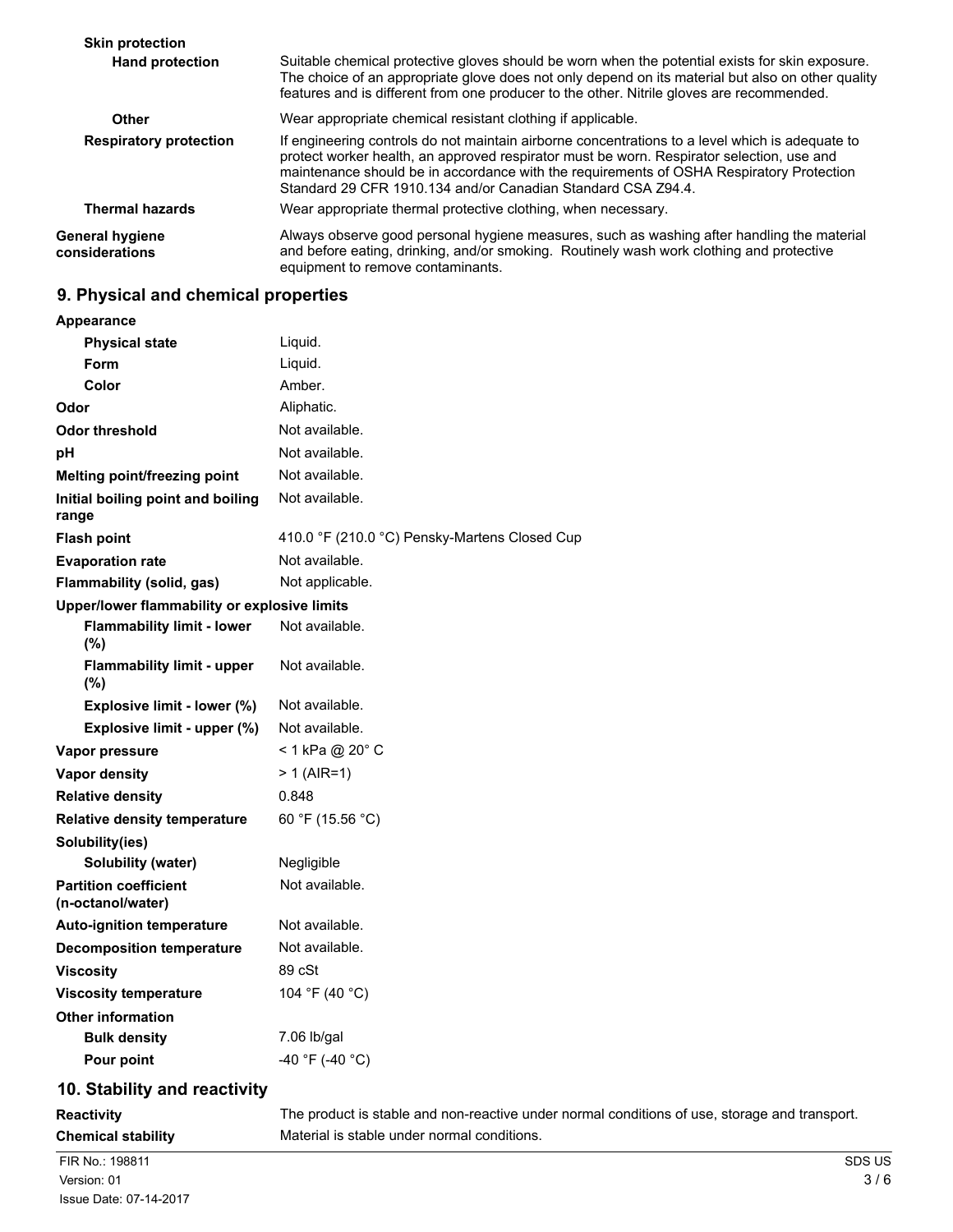| <b>Possibility of hazardous</b><br>reactions                                       | Hazardous polymerization does not occur.                                                                                                                                                                                                                                                                                                  |
|------------------------------------------------------------------------------------|-------------------------------------------------------------------------------------------------------------------------------------------------------------------------------------------------------------------------------------------------------------------------------------------------------------------------------------------|
| <b>Conditions to avoid</b>                                                         | Avoid temperatures exceeding the flash point. Contact with incompatible materials.                                                                                                                                                                                                                                                        |
| Incompatible materials                                                             | Strong oxidizing agents.                                                                                                                                                                                                                                                                                                                  |
| <b>Hazardous decomposition</b><br>products                                         | Upon decomposition, this product emits carbon monoxide, carbon dioxide and/or low molecular<br>weight hydrocarbons.                                                                                                                                                                                                                       |
| 11. Toxicological information                                                      |                                                                                                                                                                                                                                                                                                                                           |
| Information on likely routes of exposure                                           |                                                                                                                                                                                                                                                                                                                                           |
| <b>Inhalation</b>                                                                  | Inhalation of vapors/fumes generated by heating this product may cause respiratory irritation with<br>throat discomfort, coughing or difficulty breathing. Prolonged inhalation may be harmful.                                                                                                                                           |
| <b>Skin contact</b>                                                                | Frequent or prolonged contact may defat and dry the skin, leading to discomfort and dermatitis.                                                                                                                                                                                                                                           |
| Eye contact                                                                        | Direct contact with eyes may cause temporary irritation.                                                                                                                                                                                                                                                                                  |
| Ingestion                                                                          | Expected to be a low ingestion hazard. Ingestion may cause gastrointestinal irritation, nausea,<br>vomiting and diarrhea.                                                                                                                                                                                                                 |
| Symptoms related to the<br>physical, chemical and<br>toxicological characteristics | Direct contact with eyes may cause temporary irritation.                                                                                                                                                                                                                                                                                  |
| Information on toxicological effects                                               |                                                                                                                                                                                                                                                                                                                                           |
| <b>Acute toxicity</b>                                                              | Not expected to be hazardous by OSHA criteria.                                                                                                                                                                                                                                                                                            |
| <b>Skin corrosion/irritation</b>                                                   | Prolonged skin contact may cause temporary irritation.                                                                                                                                                                                                                                                                                    |
| Serious eye damage/eye<br>irritation                                               | Direct contact with eyes may cause temporary irritation.                                                                                                                                                                                                                                                                                  |
| Respiratory or skin sensitization                                                  |                                                                                                                                                                                                                                                                                                                                           |
| <b>Respiratory sensitization</b>                                                   | Not a respiratory sensitizer.                                                                                                                                                                                                                                                                                                             |
| <b>Skin sensitization</b>                                                          | This product is not expected to cause skin sensitization.                                                                                                                                                                                                                                                                                 |
| Germ cell mutagenicity                                                             | No data available to indicate product or any components present at greater than 0.1% are<br>mutagenic or genotoxic.                                                                                                                                                                                                                       |
| Carcinogenicity                                                                    | This product is not considered to be a carcinogen by IARC, ACGIH, NTP, or OSHA. Base oil<br>severely refined: Not carcinogenic in animal studies. Representative material passes IP-346,<br>Modified Ames test, and/or other screening tests. Continuous long term contact with used motor<br>oil has caused skin cancer in animal tests. |
| <b>Reproductive toxicity</b>                                                       | This product is not expected to cause reproductive or developmental effects.                                                                                                                                                                                                                                                              |
| Specific target organ toxicity -<br>single exposure                                | Not classified.                                                                                                                                                                                                                                                                                                                           |
| Specific target organ toxicity -<br>repeated exposure                              | Not classified.                                                                                                                                                                                                                                                                                                                           |
| <b>Aspiration hazard</b>                                                           | Not an aspiration hazard.                                                                                                                                                                                                                                                                                                                 |
| <b>Chronic effects</b>                                                             | Prolonged inhalation may be harmful.                                                                                                                                                                                                                                                                                                      |
| 12. Ecological information                                                         |                                                                                                                                                                                                                                                                                                                                           |
| <b>Ecotoxicity</b>                                                                 | The product is not classified as environmentally hazardous. However, this does not exclude the<br>possibility that large or frequent spills can have a harmful or damaging effect on the environment.                                                                                                                                     |
| Persistence and degradability                                                      | No data is available on the degradability of this product.                                                                                                                                                                                                                                                                                |
| <b>Bioaccumulative potential</b>                                                   | No data available.                                                                                                                                                                                                                                                                                                                        |
| <b>Mobility in soil</b>                                                            | No data available.                                                                                                                                                                                                                                                                                                                        |
| <b>Other adverse effects</b>                                                       | No other adverse environmental effects (e.g. ozone depletion, photochemical ozone creation<br>potential, endocrine disruption, global warming potential) are expected from this component.                                                                                                                                                |
| 13. Disposal considerations                                                        |                                                                                                                                                                                                                                                                                                                                           |
| <b>Disposal instructions</b>                                                       | Collect and reclaim or dispose in sealed containers at licensed waste disposal site. Don't pollute.<br>Conserve resources. Return used oil to collection centers.                                                                                                                                                                         |
| Local disposal regulations                                                         | Dispose in accordance with all applicable regulations.                                                                                                                                                                                                                                                                                    |
| Hazardous waste code                                                               | The waste code should be assigned in discussion between the user, the producer and the waste<br>disposal company.                                                                                                                                                                                                                         |
| FIR No.: 198811                                                                    | SDS US                                                                                                                                                                                                                                                                                                                                    |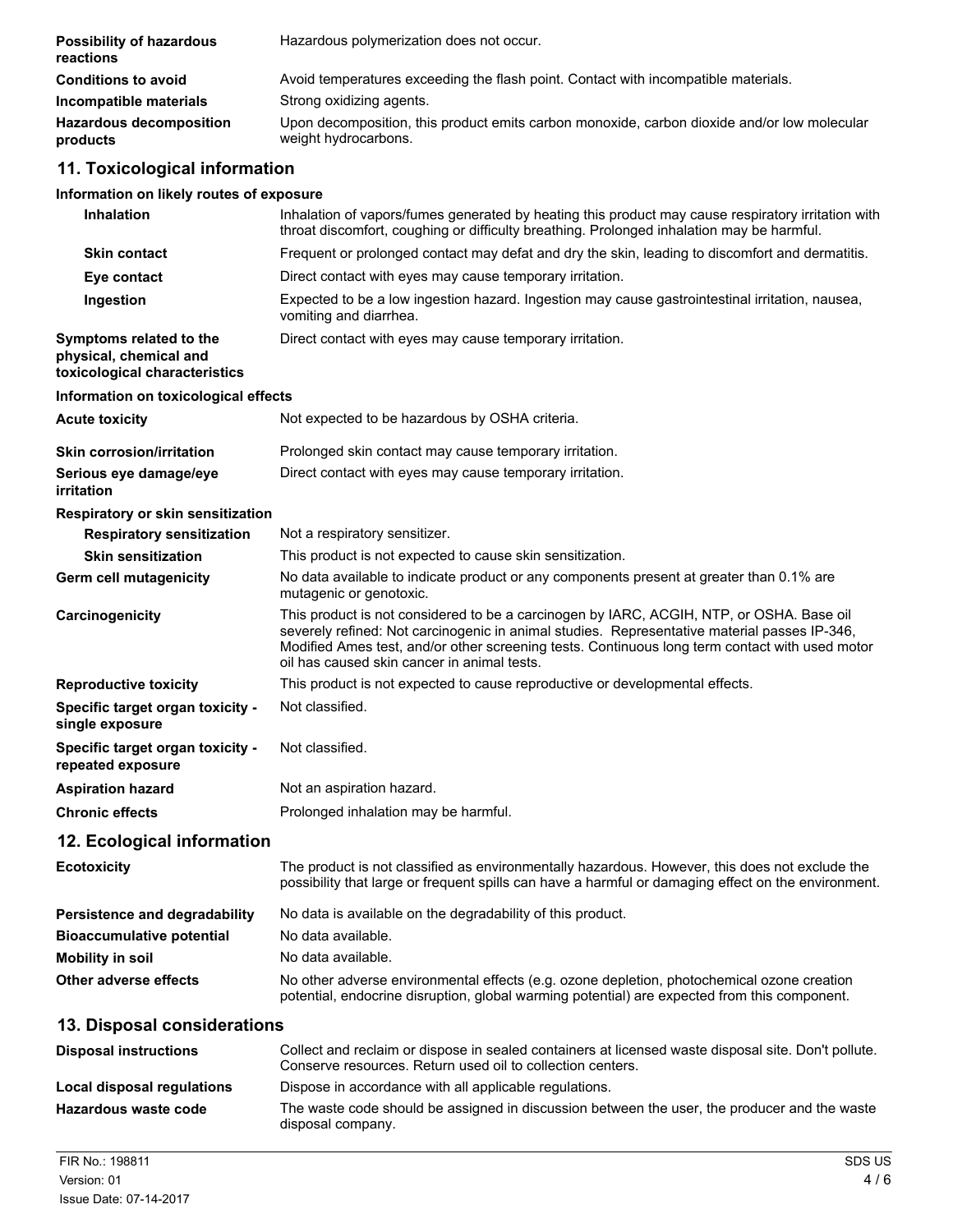| Waste from residues / unused<br>products                                                             | Disposal instructions).                                                                                            |                     | Dispose of in accordance with local regulations. Empty containers or liners may retain some<br>product residues. This material and its container must be disposed of in a safe manner (see:         |
|------------------------------------------------------------------------------------------------------|--------------------------------------------------------------------------------------------------------------------|---------------------|-----------------------------------------------------------------------------------------------------------------------------------------------------------------------------------------------------|
| <b>Contaminated packaging</b>                                                                        | disposal.                                                                                                          |                     | Since emptied containers may retain product residue, follow label warnings even after container is<br>emptied. Empty containers should be taken to an approved waste handling site for recycling or |
| 14. Transport information                                                                            |                                                                                                                    |                     |                                                                                                                                                                                                     |
| <b>DOT</b>                                                                                           |                                                                                                                    |                     |                                                                                                                                                                                                     |
| Not regulated as dangerous goods.                                                                    |                                                                                                                    |                     |                                                                                                                                                                                                     |
| <b>IATA</b>                                                                                          |                                                                                                                    |                     |                                                                                                                                                                                                     |
| Not regulated as dangerous goods.<br><b>IMDG</b>                                                     |                                                                                                                    |                     |                                                                                                                                                                                                     |
| Not regulated as dangerous goods.                                                                    |                                                                                                                    |                     |                                                                                                                                                                                                     |
| Transport in bulk according to<br>Annex II of MARPOL 73/78 and<br>the IBC Code                       | Not established.                                                                                                   |                     |                                                                                                                                                                                                     |
| 15. Regulatory information                                                                           |                                                                                                                    |                     |                                                                                                                                                                                                     |
| <b>US federal regulations</b>                                                                        | Communication Standard, 29 CFR 1910.1200.                                                                          |                     | This product is not known to be a "Hazardous Chemical" as defined by the OSHA Hazard                                                                                                                |
| TSCA Section 12(b) Export Notification (40 CFR 707, Subpt. D)                                        |                                                                                                                    |                     |                                                                                                                                                                                                     |
| Not regulated.<br><b>CERCLA Hazardous Substance List (40 CFR 302.4)</b>                              |                                                                                                                    |                     |                                                                                                                                                                                                     |
| Zinc Compound (CAS Trade Secret)<br><b>SARA 304 Emergency release notification</b><br>Not regulated. |                                                                                                                    | Listed.             |                                                                                                                                                                                                     |
| Superfund Amendments and Reauthorization Act of 1986 (SARA)                                          |                                                                                                                    |                     |                                                                                                                                                                                                     |
| <b>Hazard categories</b>                                                                             | Immediate Hazard - No<br>Delayed Hazard - No<br>Fire Hazard - No<br>Pressure Hazard - No<br>Reactivity Hazard - No |                     |                                                                                                                                                                                                     |
| SARA 302 Extremely hazardous substance                                                               |                                                                                                                    |                     |                                                                                                                                                                                                     |
| Not listed.                                                                                          |                                                                                                                    |                     |                                                                                                                                                                                                     |
| SARA 311/312 Hazardous<br>chemical                                                                   | No                                                                                                                 |                     |                                                                                                                                                                                                     |
| SARA 313 (TRI reporting)<br><b>Chemical name</b>                                                     |                                                                                                                    | <b>CAS number</b>   | % by wt.                                                                                                                                                                                            |
| Zinc Compound                                                                                        |                                                                                                                    | <b>Trade Secret</b> | 1.100000000000                                                                                                                                                                                      |
| <b>Other federal regulations</b>                                                                     |                                                                                                                    |                     |                                                                                                                                                                                                     |
| Clean Air Act (CAA) Section 112 Hazardous Air Pollutants (HAPs) List                                 |                                                                                                                    |                     |                                                                                                                                                                                                     |
| Not regulated.<br>Clean Air Act (CAA) Section 112(r) Accidental Release Prevention (40 CFR 68.130)   |                                                                                                                    |                     |                                                                                                                                                                                                     |
| Not regulated.                                                                                       |                                                                                                                    |                     |                                                                                                                                                                                                     |
| <b>Safe Drinking Water Act</b><br>(SDWA)                                                             | Not regulated.                                                                                                     |                     |                                                                                                                                                                                                     |
| <b>US state regulations</b>                                                                          |                                                                                                                    |                     | California Safe Drinking Water and Toxic Enforcement Act of 1986 (Proposition 65): This material<br>is not known to contain any chemicals currently listed as carcinogens or reproductive toxins.   |
| <b>International Inventories</b>                                                                     |                                                                                                                    |                     |                                                                                                                                                                                                     |

All components are listed or are exempt from listing on the Toxic Substances Control Act Inventory.

## **16. Other information, including date of preparation or last revision**

| <b>Issue date</b> | 07-14-2017 |
|-------------------|------------|
| <b>Version</b>    | 01         |